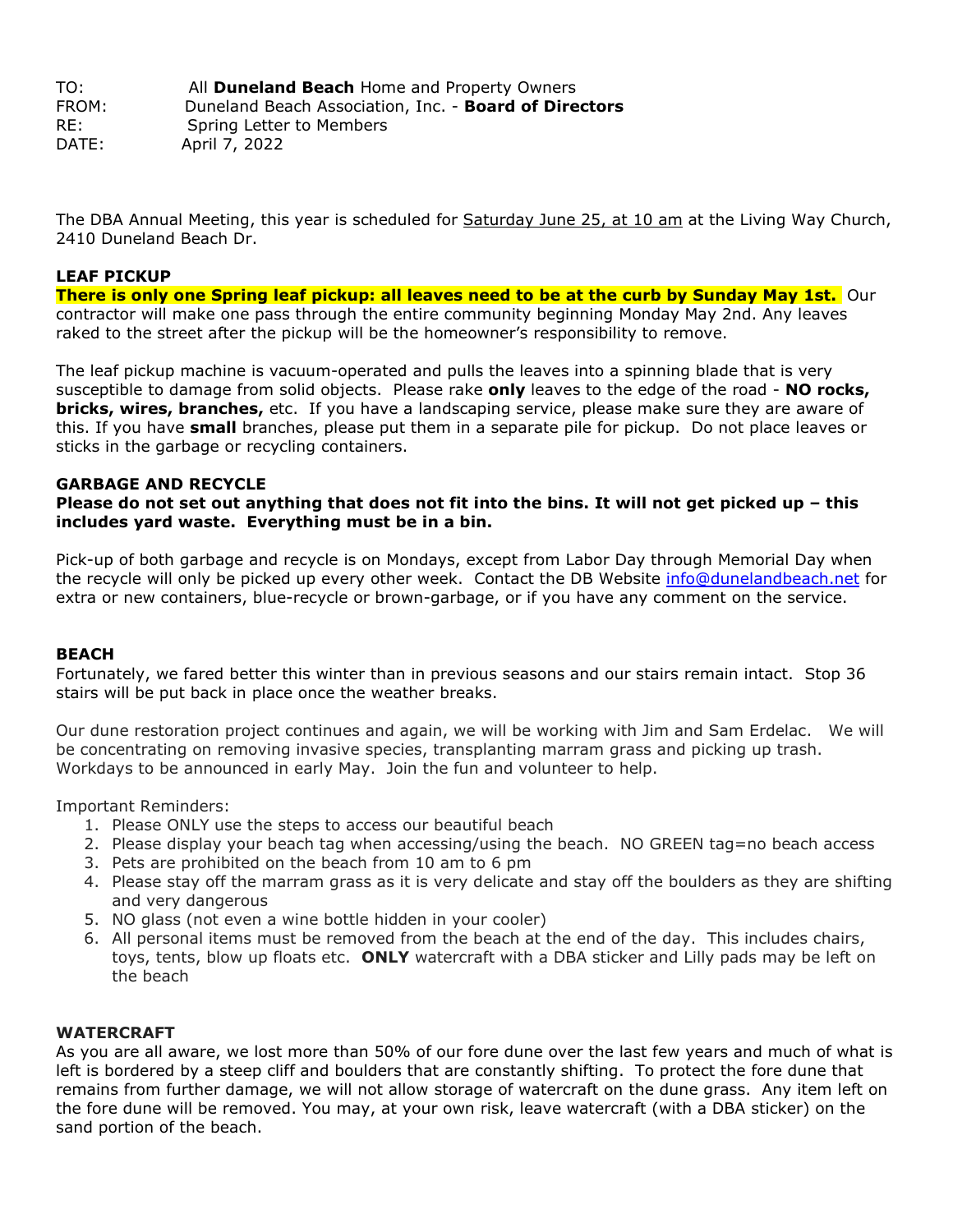## **WATER**

The Indiana Department of Environmental Management has mandated that all sprinkler systems and swimming pools have a device that prevents accidental siphoning of ground or swimming pool water back into the drinking water system causing contamination. These devices must be checked on an annual basis and the results documented. The company that you have identified as servicing your sprinkler system or pool **must** report the results of the annual check. As this is a state mandated rule, if you fail to comply, you risk having your water shut off.

We are in the process of making some improvements to the water tower and will provide an update at our annual meeting.

### **PARK**

The Pickle Ball Court was a big hit last summer and will be available again this year. New lines will be painted on the basketball court and hopefully, at some point we will be able to resurface the tennis court.

## **Real Estate**

A new real estate transfer form has been implemented by the Association. If you plan to sell your home, please make sure you have a copy of the real estate transfer form that was implemented last year. As a reminder, all beach tags must be turned in to the Association office prior to closing.

As a reminder, per Article 1 in The Rules and Regulation of the Association: *Section 1:* All rental, sales and purchases, and transfers of real estate in Duneland Beach are subject to the prior written approval of the Association's Real Estate Committee and/or Board. Rentals for periods of less than one (1) month or to more than a single family will not be approved. Please forward any rental agreement to the Association office.

## **811 – CALL BEFORE YOU DIG**

We are members of the 811 - the call before your dig program in Indiana. Call 811 when you need to have your utilities located and our water lines will be included in the location process.

### **GOLF CARTS**

New ordinances were implemented last year by the town of Long Beach. Please do not leave your golf cart at the stop or on the side of the road.

### **EMAIL**

Please assist us in reducing cost and improve efficiency by allowing us to email the seasonal newsletter and other important announcements to you instead of using the US Postal Service. Please use the email link info@dunelandbeach.net or "Leave a Message" on the main page of our website [www.dunelandbeach.net](http://www.dunelandbeach.net/) and provide your latest email address with a request to have all communications sent electronically.

The Board would like to take this opportunity to communicate with you as we look forward to another delightful Spring and Summer on the shores of Lake Michigan!